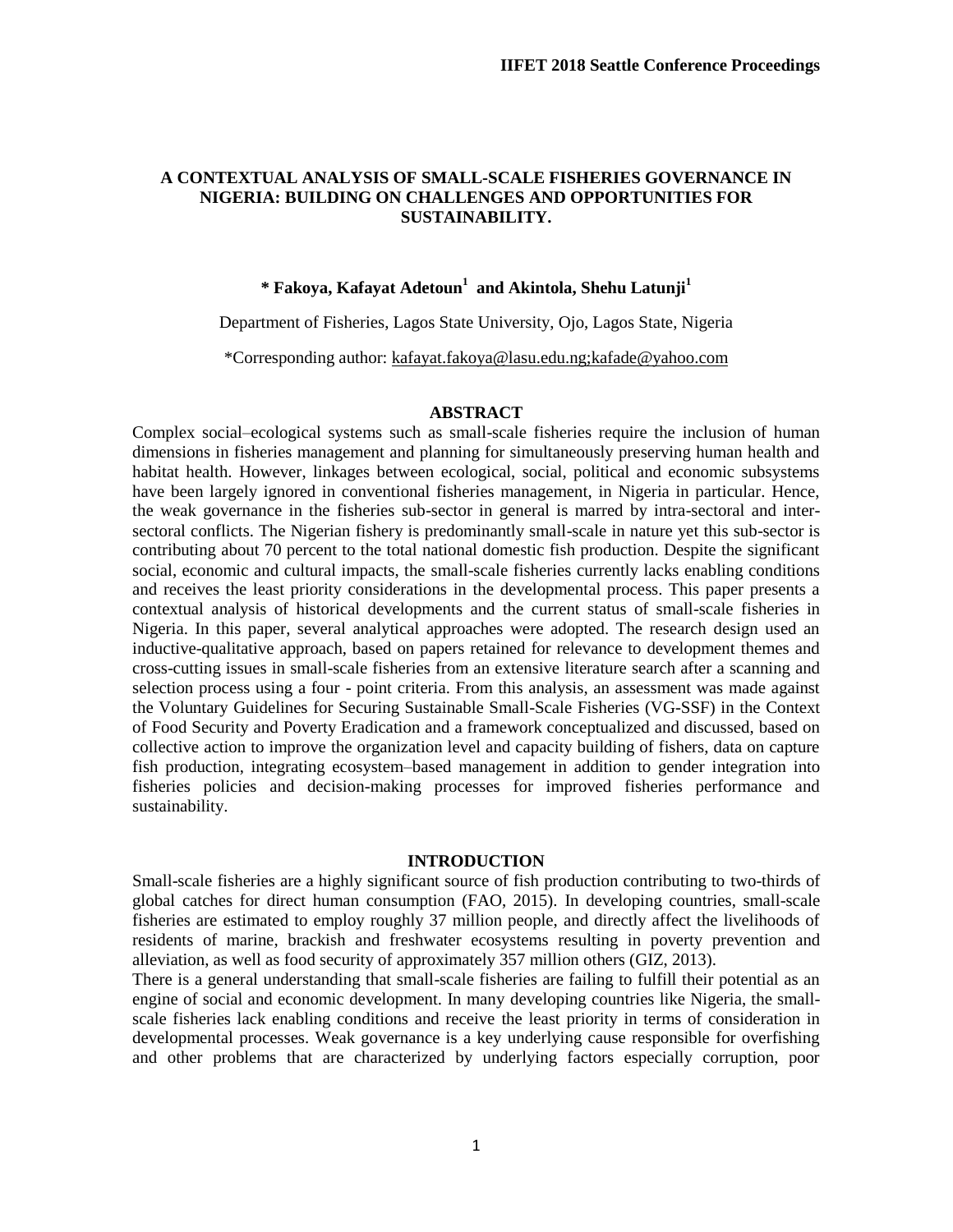stakeholder participation, poor enforcement of laws, weak institutional capacity, overcapacity of fishing fleets, and illegal fishing (Purcell and Pomery, 2015).

A glimpse into the fisheries sector is incomplete without due reference to the rich and abundant aquatic ecosystems and fishery resources. Nigeria is blessed with 853 km coastline with total shelf area of 43,514 km<sup>2</sup> and an Exclusive Economic Zone (EEZ) area of 216,325 km<sup>2</sup> in the Gulf of Guinea (Sea Around Us, 2016). The country is also endowed with an estimated 12 904 $km^2$ extensive brackishwaters resources comprising of creeks, lagoons, estuaries and mangroves and an equally large number of freshwater resources comprising of numerous rivers such as Niger and Benue with several tributaries, natural lakes (e.g. Lake Chad), man-made lakes (e.g. Lake Kainji), reservoirs and flood plains totaling 12.5 million hectares.

The small- scale fisheries are heterogeneous, multi-species and multi-gear in character. Major fishing and fishing – related activities are carried out in fishing settlements located in the Atlantic coastal area of the southern part of the country. Freshwater, brackishwater and inshore pelagic fish stocks are exclusively exploited by the SSF while inshore demersal fish stocks are co-exploited with the industrial fisheries ( Akintola and Fakoya, 2017). SSF are most significant in terms of social, economic and cultural contexts, providing livelihoods to approximately 6.5 million fisher folk (Fish for all Summit, 2005) and has the highest impact in terms of volume and value of its products and second highest capital investment (FAO, 2007). The sector accounts for over 70 per cent of total domestic fish production and is an accessible source of animal protein in coastal and inland fishing communities.

Governance of small-scale fisheries in Nigeria involves both formal (government) and informal (traditional) institutions. Under present arrangements, intra-sectoral focus of fisheries excludes external threats and opportunities which are not addressed in fisheries policies and management. Conflicts between small-scale fisheries and industrial fisheries, and other users of coastal and freshwater environments are widespread, and typically predispose small-scale fishers at a serious disadvantage. Complex and dynamic socio-economic conditions have continually affected and shaped past and present status of this very important subsector in Nigeria. Currently, it remains highly informal, under-appreciated and characterized by a low-level of organization with very limited participation in fisheries governance.

An overarching objective of this paper is to elucidate challenges to good governance**;** facilitate gap analysis when assessed against objectives in the Voluntary Guidelines for Securing Sustainable Small-Scale Fisheries (VG-SSF) in the Context of Food Security and Poverty Eradication and finally presents a framework based on the integration of human dimensions in fisheries management plans to help overcome socio-economic, ecological and institutional barriers to achieve sustainability in the small-scale fisheries of Nigeria.

#### **METHODOLOGY**

.

The methodology is based on an in-depth evaluation of existing evidence related to historical development, present status and challenges in the governance of the small-scale fisheries in Nigeria. The research method is entirely qualitatively driven and the design descriptive based on inductive approaches. Through the process of systematic analyzing and summarizing secondary data, the aim of the integrative literature review is to summarize and critique the state of the science about the research topic and assess how the VG-SSF can help in repositioning the small-scale fisheries. Extensive literature search for peer-reviewed journal articles, books and book chapters, publications of government and international institutions, technical reports, working papers, and other gray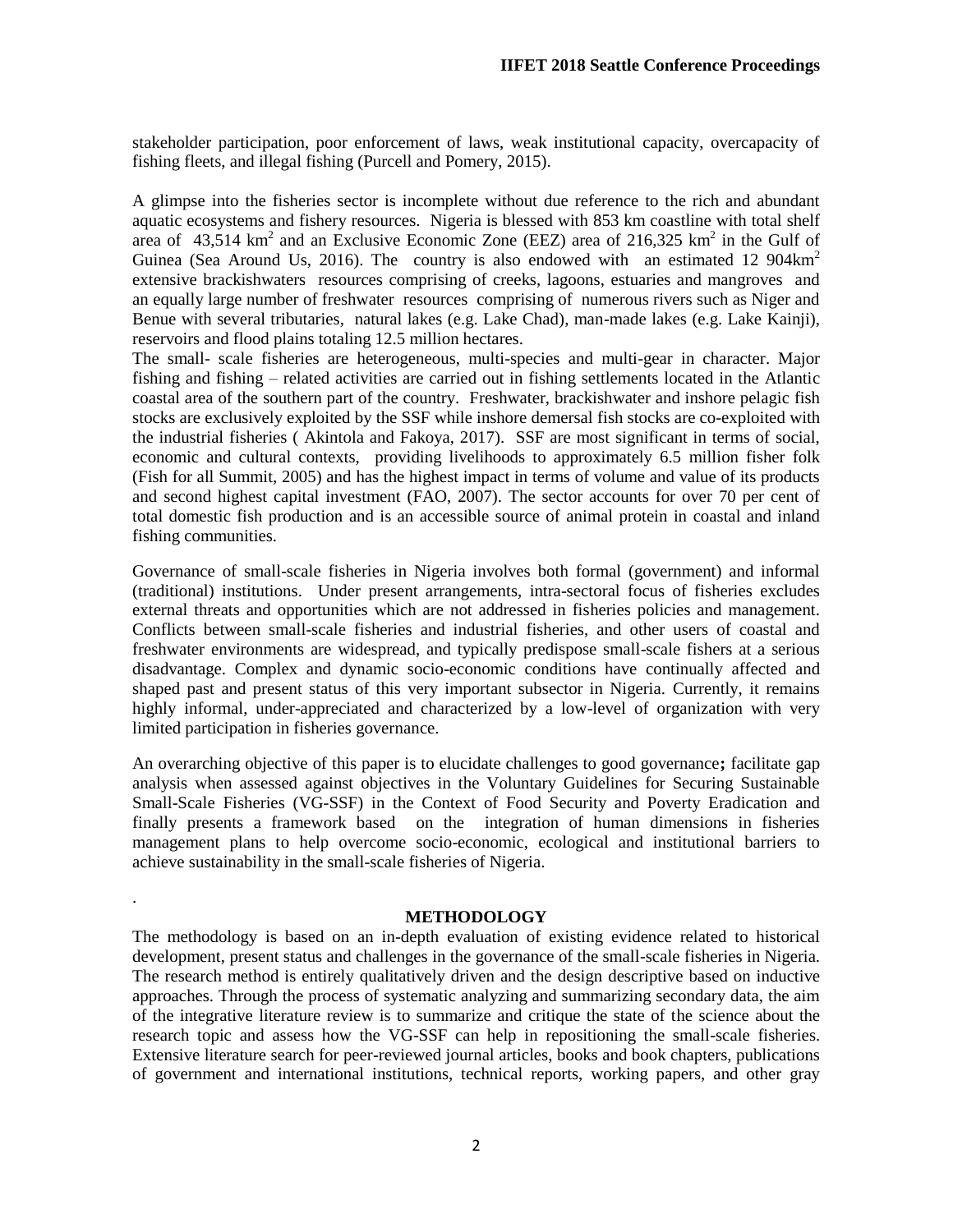literature sources was undertaken from the internet using the Boolean search string for terms with relevance to the small-scale fisheries in Nigeria, at regional and international levels that relate to its characteristics, resources potential and production; gender; key livelihood groups and value-chains; its contribution to household and national economy; Voluntary Guidelines for Securing Sustainable Small-Scale Fisheries in the Context of Food Security and Poverty Eradication**;** evolution, history and development; governance of tenure and sustainable management; challenges, issues or problems; social development, gender equity and equality, postharvest and inter-sectoral conflicts at local, regional and international levels, respectively. The compiled documents were assessed for scientific quality by adopting scanning and selection approach following Bene et al., (2016) based on four inclusion/exclusion criteria: language, year of publication, academic quality, geographic areas, and topical relevance after which selected papers were retained. The analytical process was used to make an assessment against the principles in the VG-SSF as to whether they can possibly help in getting action on the small-scale fisheries in Nigeria**.**

# **RESULTS AND DISCUSSIONS**

#### **Tenure and Access rights in the Small-Scale Fisheries**

Security of tenure to land and water is influenced by customary tenure practices, prevailing land – use administration, statutory laws, forces of demographic changes, climate and geography. Common or communal property regimes are the most prevalent forms of ownership and user rights to fishing grounds and adjacent land while family or individual ownership (Kuta, 2010; Ajai, 2012; Madakan et al., 2015) and wealth distribution (Bene et al., 2000) were less important. Use or access rights are acquired through inheritance, rentals, tenancy and less frequently sales (Olomola, 1998; Baka et al., 2014). Access to fishing grounds are also prescribed according to gear type such that fishing grounds are co-owned by those operating similar fish gear technologies (Akintola et al., 2007).

Extant Sea Fisheries Decree (1992) confers formal fishing rights to the small-scale fishers operating within the first 5 nautical miles  $(7898.78 \text{ km}^2)$  of the coastal waters. However this preferential access is not guaranteed because small-scale fishers complain of industrial trawlers' incursion in the non-trawling zone causing destruction to the latter's nets, canoes, threats to their own existence and higher juvenile fish mortalities (Ogbonna, 2001; Falaye , 2008; Akintola et al., 2017).

The extant Land Use Act of 1978 delegates authority over land allocation to State and Local Governments to ensure accessible and secured tenure to land by all. Paradoxically, the same Land Use Act vests the subsurface mineral rights as belonging to the State. In the oil-producing Niger Delta, customary tenure rights of communities and people to secure land and water are displaced for industrial development which has not constrained the environmental destruction and pollution from oil extraction operations (USAID 2010). Similarly, floating shanty slums and waterfront settlements are prone to demolition and classic examples of forced evictions in Lagos include erstwhile Maroko slum community in 1990 and more recent evictions of Otodogbame, Itedo, IIubirin and Ebute Ikate occurred between 2016 and 2017. Evictions have happened without adequate compensation or alternative housing to mitigate the impact of eviction on livelihoods of the residents. These settlements hold informal tenure rights to land and the fishery resources they depend on for livelihoods, thus lacking formal recognition and official protection by State Authorities. Hence, Low elevation and topography of the entire Nigerian coastline makes it highly vulnerable to flooding, especially at high tides and during the rainy season (Adeoti et al., 2010; Adelekan, 2010) and coastal erosion. For instance, the original site of Awoye, once a prosperous shrimping village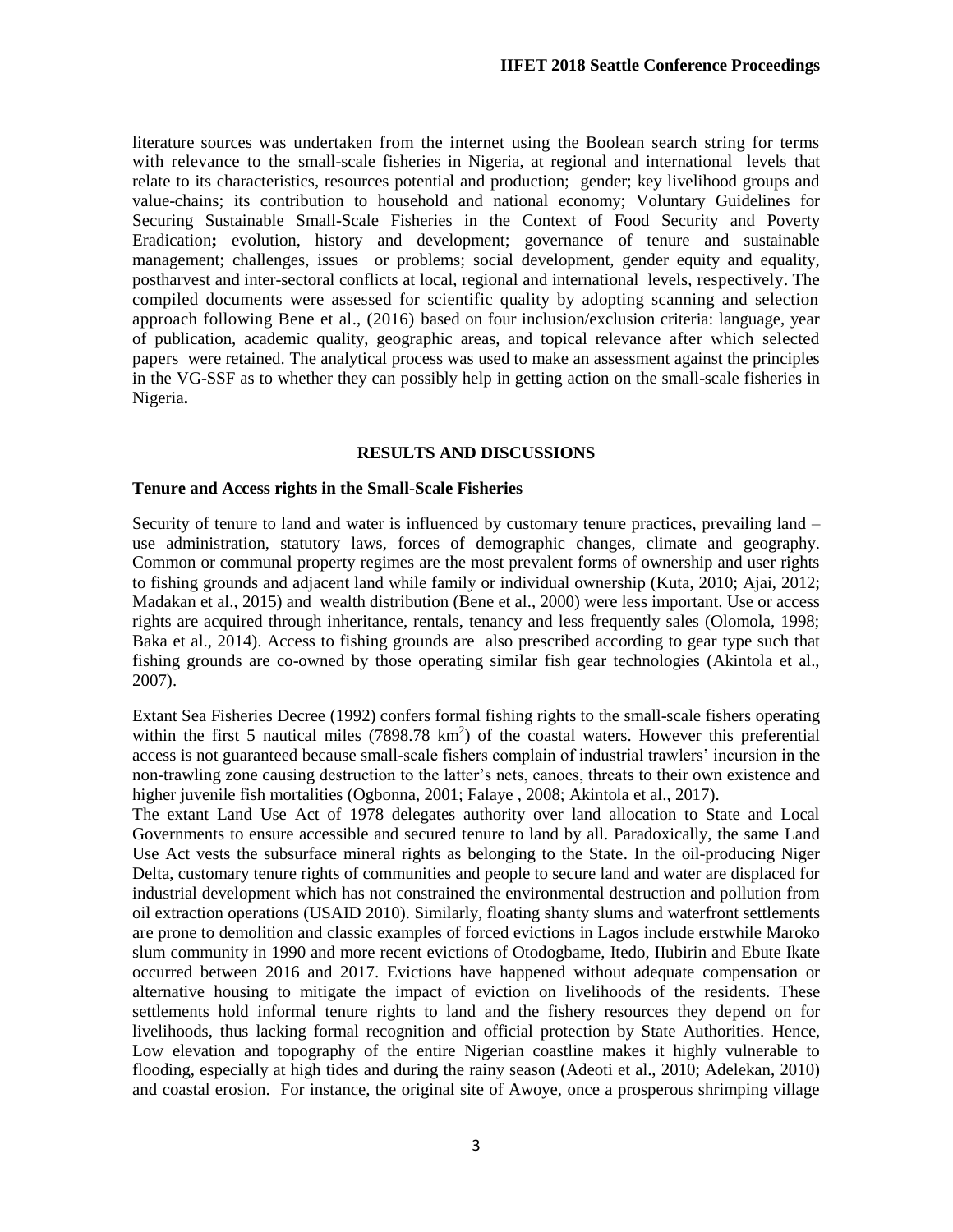is now deep inside the Atlantic Ocean at a distance of 3km from the present shoreline (Fabiyi and Yesuf, 2013). Similarly, inland communities in the vicinity of river banks are also susceptible to being sacked by seasonal flooding during the heavy rains coupled with release of water from hydroelectric dams. In the Upper River Benue, seasonal flooding is a contributing factor to the poor condition of houses except when they are situated on high elevated lands (Baka et al., 2014.) In the northern arid region, Lake Chad, once considered to be one of Africa's largest freshwater lakes and major inland fisheries has shrunk to nearly 90 per cent of its size in 1960 from 45000  $km^2$  while river-flows in are reducing. At 25 000  $km^2$  open water area in the 1960s, Lake Chad was the world's sixth largest inland water body. But of recent, the Lake today is a shriveled, fragmented collection of two distinct water bodies, the northern and southern pools (Okpara et al., 2016). Recession of the lake and low fish catch has heightened tension and conflicts over territory between fishermen and fishermen, farmers and fishermen, farmers and farmers, cattle herders and farmers of different countries. The shrinkage is expected to worsen in the coming years and what this portends is gradual disappearance of the lake, its fisheries resources, fisheries –dependent communities and livelihoods which will affect national and regional food security.

# **Governance of Small-Scale Fisheries: Customary and Traditional Norms in Fisheries Management**

Legislations relating to inland and marine small-scale fisheries are within the purview of the State and Federal Governments, respectively but governance in particular for the inland fisheries is through customary and traditional norms (Akintola et al., 2017). Traditional norms and taboos for regulating fishing practices are still very prominent. Traditional authority represented by the Chief of the communities play important role in ensuring compliance with fishery resource management practices (Oruounye, 2014) and conflicts are resolved around the traditional institutions of family or lineage and chieftaincy systems as illustrated in the case of Badagry Creek (Akintola and Fakoya, 2016) and Niger (Kuta, 2010) but may also involve spirituality as illustrated in Njoboliyo community along the Upper River Benue, Nigeria (Sarch et al., 1997). In the marine small-scale fisheries, property regime is open-access and traditional norms are virtually absent. From the eighties, over-exploitation of near-shore fishery resources drove many fishermen to cover longer distances in search of more productive fishing grounds. It became increasingly difficult for communities to control access to fisheries resources and also to limit fleet size. Consequently, in absence of strong cultural factors to promote resources management, economic benefits are the single most important factor that determined entry and exit into the fishery (Fregene, 2007).

# **Governance of Small-Scale Fisheries: Conventional Fisheries Management**

Lack of policy coherence, institutional coordination, and collaboration is the major cause of power struggles between State government and the Federal government, among ministries and agencies at State and Federal levels, respectively over governance and ownership rights of fisheries and waterways. Added to this is the challenge of bureaucracy, the perspectives, vision, and interests of which may work against the small-scale fisheries (Akintola et al., 2017).

Nigeria lacks a fisheries co- management or decentralization policy (Ovie and Raji , 2006; Lewins et al., 2014). The nearest to this was the donor-funded project - Kainji Lake Fisheries Management and Conservation Unit (KLFMCU). Another close resemblance are the mixed systems of fisheries governance at village levels in major fishing communities of Kainji/Jebba and Chad basins, the confluence of the Niger/Benue, and Nguru–Gashua Wetlands, North – East Nigeria. The Village Heads or *Sarkin Ruwas* (Head Fishermen) act as link persons between the rural community and village level formal institutions such as the local representative of the Federal Department of Fisherie (SFLP, 2002).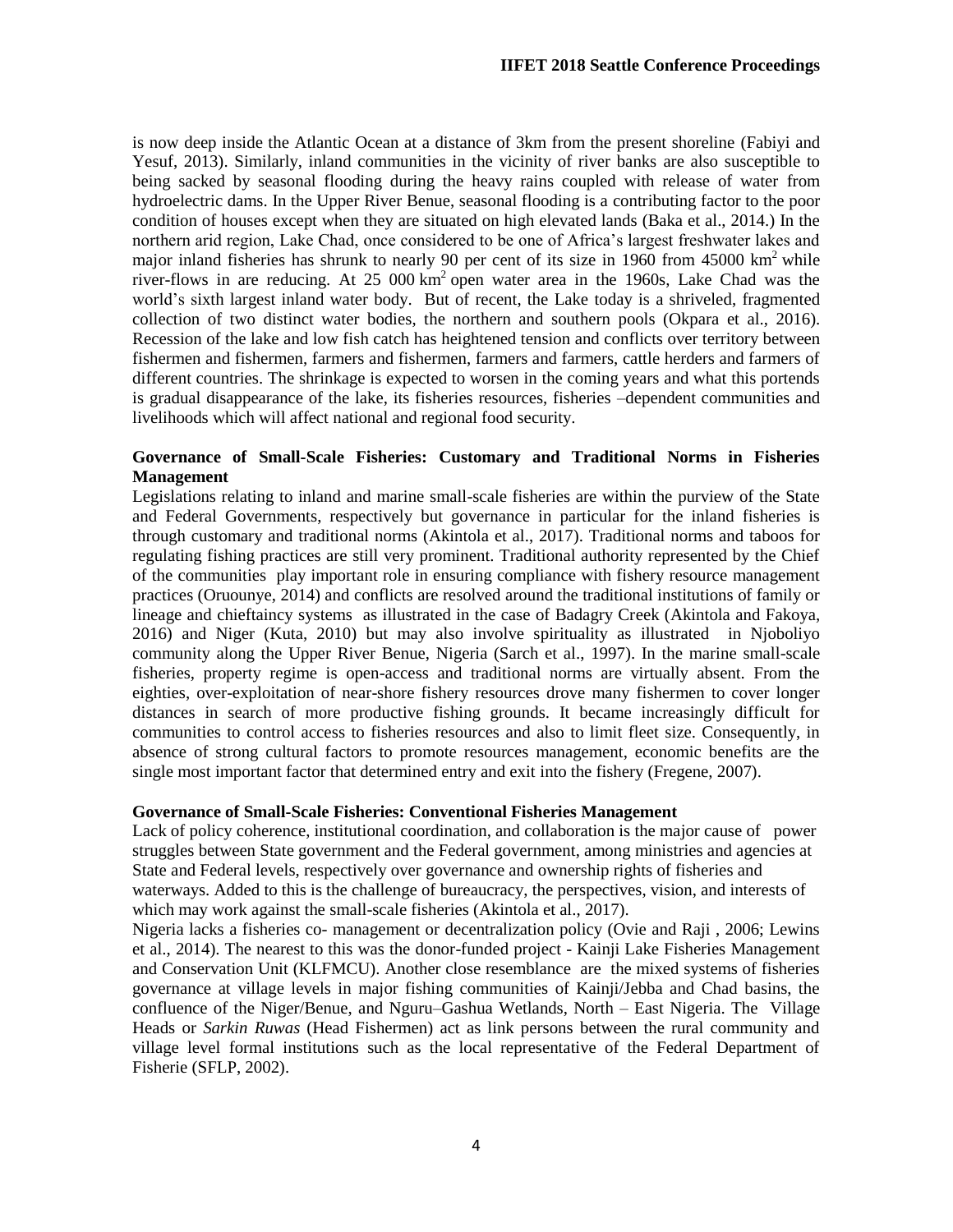The hierarchical approach presently excludes consultation with and participation of non- state stakeholders in decision-making. Hence, the failure and weaknesses of many fisheries policies in Nigeria stems from the exclusion of the most vulnerable group- the fishers and the fishing communities. Fishing rights issues for the inland fisheries are not addressed in the Inland Fisheries Decree, edicts and regulations of individual states of the Federation (Ovie and Raji, 2006). There is no counterpart ecosystem -based management plan for the small-scale fisheries as it exists for the Industrial Shrimp Fishery even though the artisanal fisheries is mentioned as utilizing near shore, estuaries and lagoons which are breeding and nursery areas of target shrimp species with consequences of affecting recruitment into the fisheries. Extant decrees regulating inland and sea fishing are poorly enforced due to poor logistics, infrastructure and human resources. In addition, they are out-dated with the realities of the present time. Application and enforcement of closed area/ season are regulations in the Inland Fisheries Decree and in edicts of some States is challenged by paucity of information. Information is also lacking on gear types and mesh size regulations within different habitats of the brackish waters and the non-trawling zone (Nwosu et al., 2011; Fakoya, 2015). Numerous fishing settlements along the coastline and littoral zones of inland waters are poorly accessible and this poses a challenge to effective fisheries data-collection and monitoring by the State Authorities (Nwosu et al., 2011). Fisheries Departments are grossly under-staffed, and inherent bureaucratic problems in government ministries, the fisheries sector and the politics of the country often create doubt on the accuracy and authenticity of data collated with consequences of catches being either unreported or exaggerated ( Etim et al., 2015). Hitherto, the Nigerian artisanal fishery was reported to lack a licensing and registration scheme (Abohweyere, 2011). However, amidst concern of excess fleet capacity in many small-scale fisheries across the country the Federal Government is actively pursuing registration and licensing of artisanal fishing crafts through the States to effectively control the amount of effort and capacity.

# **Social Development, Gender Equality and Equity, Postharvest and Trade.**

*Poverty and social conditions in small-scale fishing communities:* The sub-Saharan African region is the poorest in the world where just under half of the population lives in extreme poverty. In fact, the region is outperformed by all the other regions in the world in both economic and human indicators (Mosepele and Kolawole, 2017). Before Nigeria's independence in 1960, major landmarks in upgrading the rural fishermen and improving their living conditions to increase fish production fisheries sector were achieved with projects and programmes launched during the Third and Fourth National Development (1975-80 and 1981- 85) Plans. Projects specific to the fisheries sector including the National Accelerated Fish Production Project, the Inshore Fishing Project, establishment of ice and fish cold storage plants, fishing terminal facilities and the Artisanal and Fisheries Development Project were technically supported by the UNDP/FAO (Gnanadoss and Aderounmu, 1982). Deliverables of these programs/ projects were to provide fishing infrastructure, subsidized fishing inputs and mechanization and training to fisherfolks and fishing communities. However, despite these programs and active involvement of the World Bank in the Agricultural Development Programmes ADPs through development agencies, the small-scale fishing sector has continued to be deficient in fish production and the fishing communities in Nigeria are generally still far from development. Housing in most of the fishing communities is poor and many lack access to basic social infrastructure (Goman, 2006, Baka et al., 2014). A major concern is the difficult terrain and lack of good roads which alienate many fishing communities from capacity building and identification needs because

*Education and Vocational Trainings*: Fishing communities are characterized by low educational standards because they have poor access to formal education, basic infrastructures, supplies and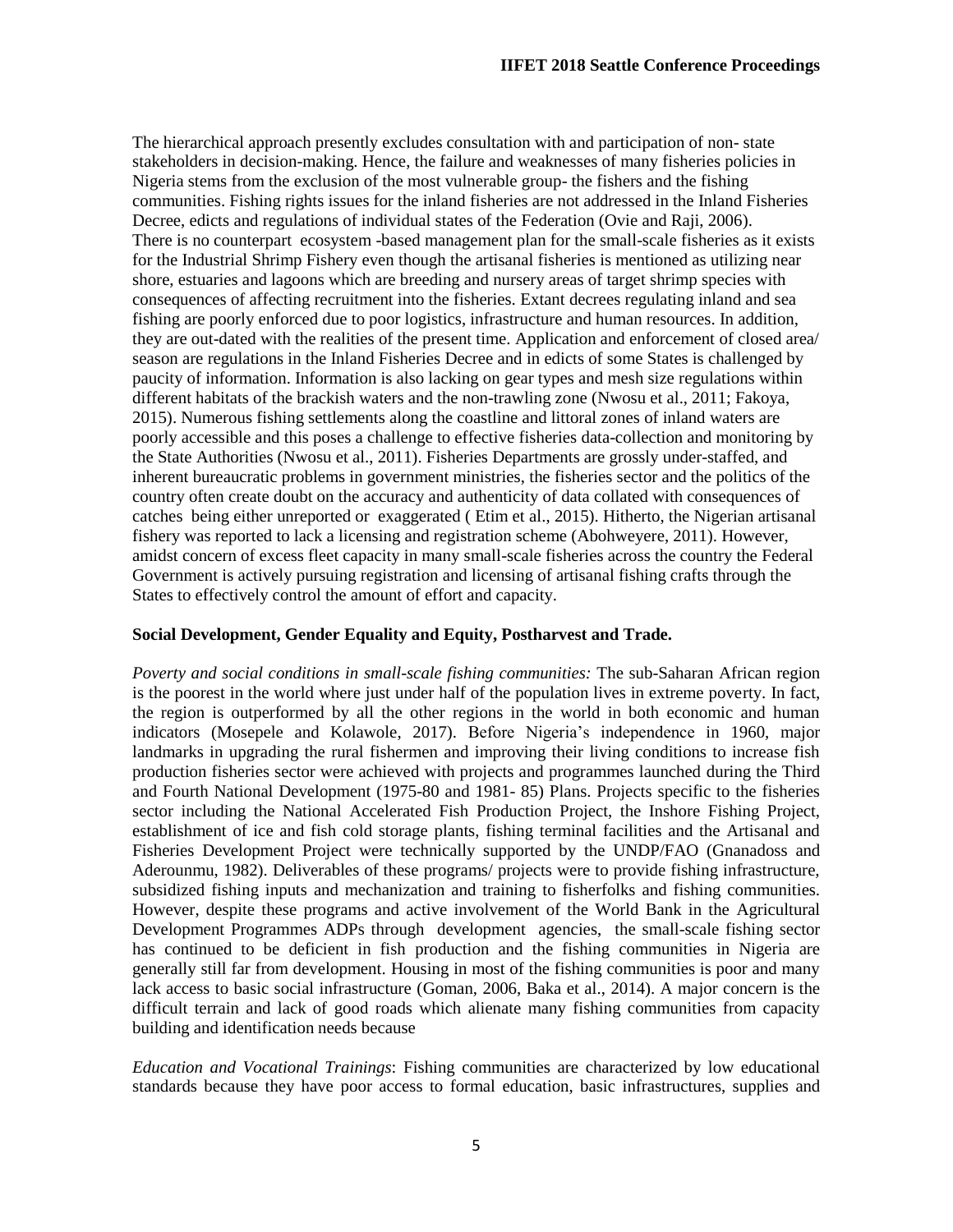qualified teachers. Typically, there is access to primary schools, but secondary schools are far less available (Macro International Inc, 2007). fishers' children do not have the best opportunities that allow them to compete for placements in secondary school (Akintola and Fakoya, 2017). Access to decent employment opportunities are dependent on the availability of vocational training. Vocational centres for artisans and fishers are completely absent or dysfunctional in many communities (Alhaji et la., 2015; Akintola et al., 2017) while access to skill acquisitions in other occupations which improve opportunities for livelihood diversification to cushion effects of declining income from fisheries are mentioned in few studies (Akintola et al., 2017). Dependency on child labor is more important in fishing communities where the economic role of fishing is more central to daily economic life. In the coastal areas of Badagry, incidences of school age children being out of school are not common place across the fishing community though fishers do take wards on fishing expeditions early in life as a form of training. They do not consider this as child abuse (Akintola et al., 2017). However, fishing activities present children with possible harm from factors such as undue exertion, long hours, use of sharp tools, or work in the water, where disease or drowning is possible. Though there is no data available on number of children working in the fishing industry, a study by Fakayode et al., (2016) estimated children under 17 years as consisting of 55% of the fisheries labour force on the Lagos Lagoon. In the communities many children began working as early as 5 years, sustain injuries, drop out or are unable to attend school, work long hours processing fish and are at risk of drowning and contacting waterborne diseases (Macro International Inc., 2007).

*Healthcare:* Primary health centers in fishing communities in Nigeria are challenged by inadequate funding of facilities and payment to health care providers (Akintola and Fakoya 2017) while in the worst scenarios, some commonly lack drugs, qualified health personnel and medical equipment needed. Though, serious health issues are referred to secondary health facilities often located in fishing towns which are miles away, nonetheless lives have been lost due to time wasted in consulting alternative solutions (Kuta 2010; Alhaji et al., 2015).

*Credit and Insurance*: Viable schemes for fishers with regard to savings, credit and insurance are conspicuously lacking in most African fishing communities. Small-scale fisheries are often considered too risky hence most banks do not include them in their credit loan scheme and only a few financial institutions provide some credit without collateral for "small" loans (Akanni 2008). Fishers rarely avail for themselves pockets of agricultural finance schemes offered by other financial institutions such as the National Agricultural Bank, previously known as the Nigerian Agricultural Cooperative and Rural Development Bank [NACRDB] (Akintola et al., 2017). Modern cooperatives were introduced to the fishery sector in the 1970s and spread during the implementation of NAFPP. These replaced traditional savings and credit groups, variously known as *"esusu," "osusu," "adashi,"* "club," organizations whose primary objective is to provide some financial stability to their members and to help them during lean period (Oladoja and Adeokun, 2009; Udong, 2010; Ataguba and Olowosegun, 2013; Oparinde and Ojo, 2014). Most cooperatives are activity- specific and were purposefully created to facilitate distribution of all State-sponsored credit and technical assistance (mostly, subsidized outboard engines and fishing nets) to fishers. However, the roles of these cooperatives to create wealth through credit have not been fully utilized.

*Migrant rights:* Development of the SSF, particularly the marine sector has been significantly influenced by the presence of migrant fishermen (Ijff, 1991). There are two types of migrants fishers; non-indigenous and non- national migrant groups. Non- national migrants are mostly from neighbouring coastal countries in West Africa. In many communities, cordial relationships have been strengthened through intermarriage between migrants and indigenous fishers and .conflict resolution follows the pattern practiced by the indigenous fishers (Akintola et al., 2017). The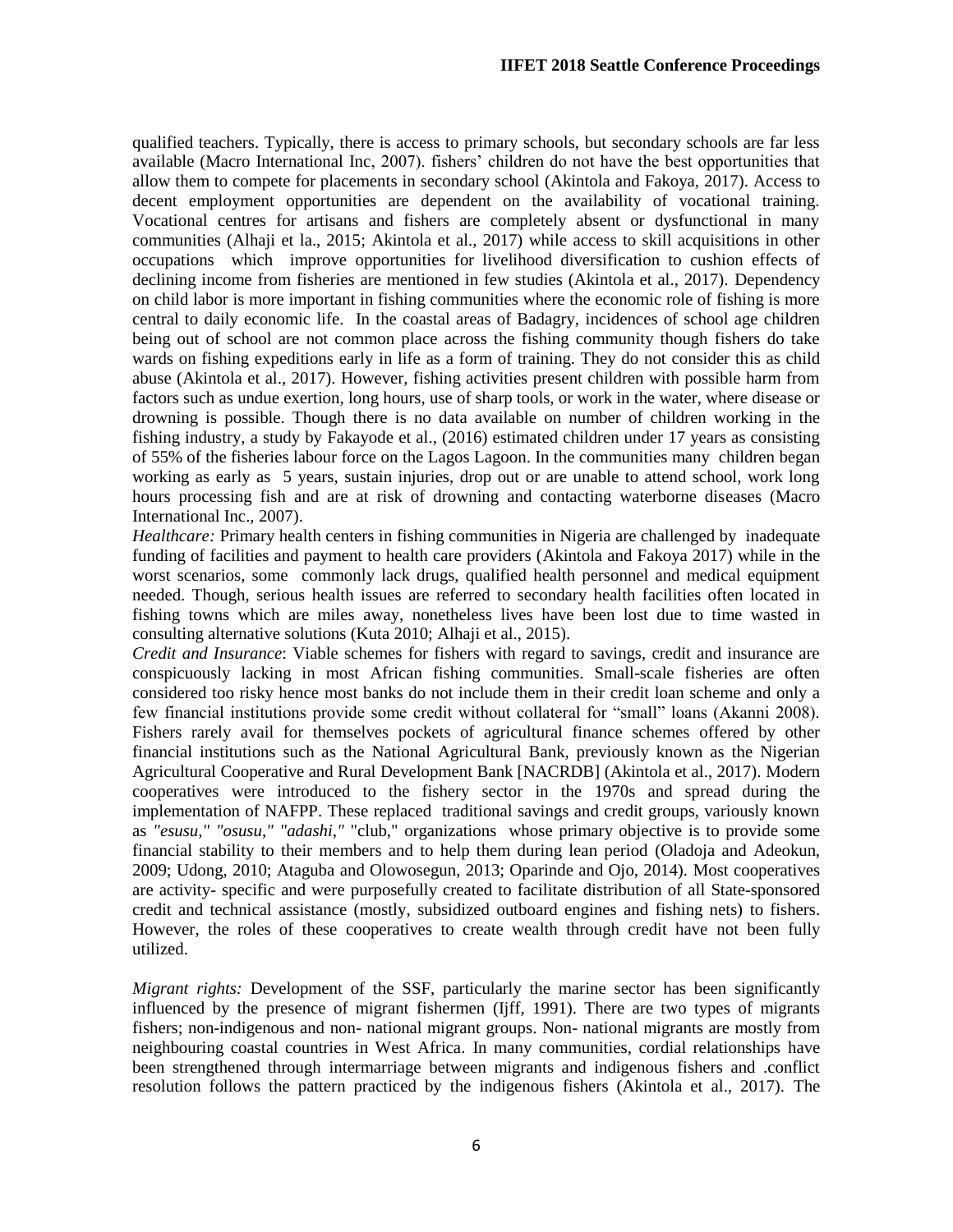Aganrins whose grand parents emigrated from Ghana successfully integrated into communities where they have permanently settled for generations (Fregene, 2007). Formal agreements exists between migrants employed as hired labour and their Nigerian employers in which the embassy of a migrant's country is involved as witness and also acts as the channel of payment and settlement owed to the immigrant fishers (Akintola et al., 2017).

*Gender equality and equity, Postharvest and Trade*: According to FAO (2014), roughly about 27.3 percent of all people engaged in the fisheries sector in Africa are females. Women fisherfolks in Nigeria are primary, secondary, and tertiary users of the fishery resources. However with few exceptions, they dominate post-harvest activities as fish processors, fish mammies and fish marketers while social – cultural constraints excludes women from active participation. Compared to men, most women have poorer access to productive resources (Nlerum and Bagshaw, 2015). Market infrastructures are poorly developed, lacking storage, processing facilities and many social amenities such as power supply, generator, borehole and sanitary facilities (Ayo-Olalusi et al., 2010).Women's direct use of fisheries resources and their active participation in decision-making processes in fisheries governance, and in fisheries organisations are limited by the absence of a sense of recognition of their efforts as a professional activity (Lentisco and Lee 2014) or because they are engaged in gleaning (Olaoye et al., 2012) and peripheral harvesting for subsistence. Though they can assume leadership position within their communities (Udong et al. 2010) but are not mentioned in fisheries governance. However some women have transcended the gender norms and are active fishers (Fakoya and Oloruntoba, 2002; Olawepo, 2008; Holzlohner and Francis, 2014). The wealthy among the women have investments in canoes, outboard engines and new types of nets, and hire and manage male crew to fish for them in high sea (Odulate et al., 2011). Aquaculture is one of the priority value chains targeted for development and specific plans of action within government documentation for addressing gender disparities in the fisheries sector are tailored towards empowerment of women in aquaculture sector (FMARD, 2014; FMARD, 2016). Presently extension information directed at women is provided by Women-In-Agriculture (WIA) programmes in the department of Extension Services of the State Agricultural Development Projects (ADPs) with a gender focus (Odurukwe, 2006). However, challenges with marketing strategies, storage of wet fish, cost, expertise and technicalities of improved smoker, financial management and credit acquisition (Jaji, 2013) persist. Many improved technologies and their variants are not bottom-up driven and situated in relation to the socio-economic status and sociocultural practices of the small-scale mongers (Odediran and Ojebiyi, 2017; Akintola and Fakoya, 2017).

# **Policy Gaps and Directions**

Salient normative and overlapping goals governing small-scale fisheries influence prescriptions in many international policy instruments affecting small-scale fisheries. Strategies to implement these goals are embodied in the VG-SSF and a supporting document which addresses gender inequity. The main findings and discussions of this review are organized around development themes and cross-cutting issues used in the assessment against the VG-SSF. The most significant of the findings are that : (i) Nigeria is yet to adopt the VG-SSF in its policies and/or strategic development plans; (ii) implementation hurdles especially inherent in bureaucracy, legislation, and statutory fisheries governance systems will have to scaled and (iii). Opportunities to contextualize or adapt the VG-SSF to local – specific conditions exist.

Nigeria has ratified key international conventions and instruments including climate change, child labor, decent work, gender equity and quality, social protection among others which should impact the fisheries sector. Unfortunately, very few laws back the policies that have either explicit or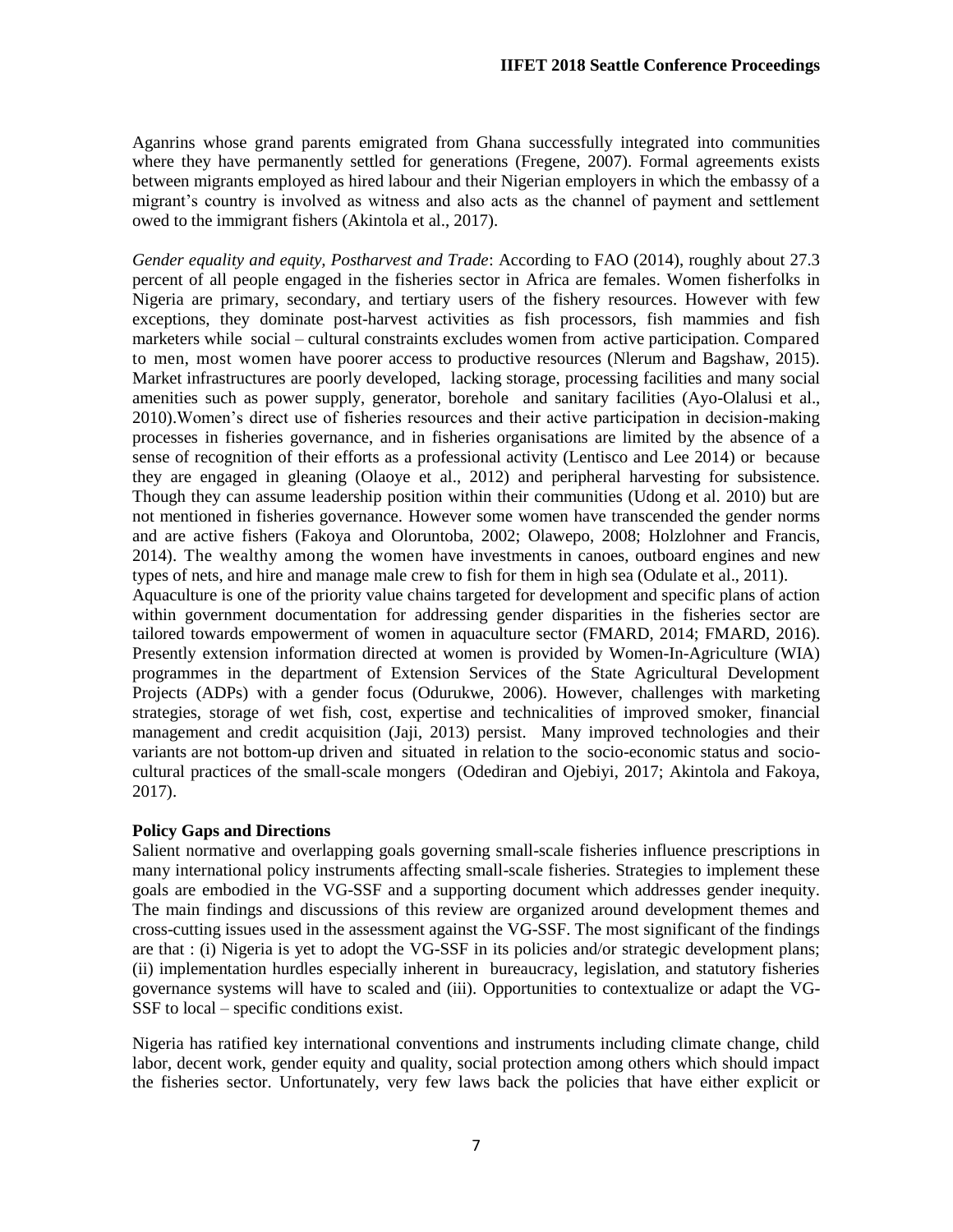implicit implications for climate change adaptation within the environmental context and much more for the small-scale capture fisheries sector. Early warning systems and hazard risk assessment are not very prevalent and is the main reason why many poor communities are afflicted by incidences of flooding and sea surges. There is poor integration of low- income communities into disaster risk assessments except for local adaptation strategies. The coastal areas lack adequate infrastructure to withstand the natural threats dictated by geography and climate. Oil exploration and production activities have destroyed many stands of mangroves forests which otherwise are stabilizing systems by acting as natural barriers to storm surges and wind breakers. The Advisory Committee on Agricultural Resilience in Nigeria (ACARN) framework describes a new multidisciplinary effort to develop an agricultural resilience national program in Nigeria to support the Agricultural Transformation Agenda (ATA) but is yet to develop capture fisheries – specific policy options and strategies. Incorporation of conventions prohibiting child labour into national legislation often does not explicitly take into account fisheries and aquaculture in terms of regulation, implementation and enforcement. Thus, child labour remains prevalent especially among informal, small-scale informal fisheries and aquaculture enterprises (FAO, 2013) despite concerted efforts at Federal and State levels, respectively to address child labour generally. The Universal Basic Education policy guarantees every Nigerian Child the right to acquire free and compulsory education for nine years. In furtherance of achieving this policy, a number of other related policies have been conceptualized to integrate nomadic/ migrant fishers' children into mainstream formal education system. The Migrant Fishermen Education policy of 1990 complemented by policies on boarding, feeding and mobile education, radio education and distance learning were enacted to enhance attendance rate of children and provide functional literacy education for adult nomads who have never had the advantages of formal education (Akpan, 2015). Reference to gender equality and equity are embedded in the 1999 Constitution of the Federal Republic of Nigeria, Green Alternative – 2016-2020 Agricultural Promotion Policy and are more explicit in the National Gender Policy, 2006 and its Strategic Implementation Framework, 2008; and of recent a gender policy in agriculture was initiated in 2016. However, despite the array of instruments promoting gender policies, effective gender mainstreaming into fisheries governance structure has been stalled by limited gender - related knowledge and skills as well as a general mindset where gender is regarded as women business despite the existence of gender desk officers at Ministries of Women Affairs as well as Agriculture and Rural Development at national and state levels, respectively (FMARD, 2016).

# **Recommendations/ Strategies for Improvement**

- 1. Short term and long term small-scale capture fisheries policy options and strategies.
- 2. Enhance institutional capacity and hazard risk assessment at community levels through participatory approach.
- 3. Strengthen adaptive capacities of fishing communities prone to natural disasters.
- 4. Upgrade slums/ waterfront communities to improve living conditions and general community

well-being.

- 5. Adopt community based approaches to Monitoring, Control and Surveillance (MCS) for participatory assessment of fish stocks/resources; self-policing and enforcement of regulations.
- 6. National policies to decentralize fisheries management and adopt Community-based Fisheries Management within the context of Ecosystem Approach to Fisheries (EAF).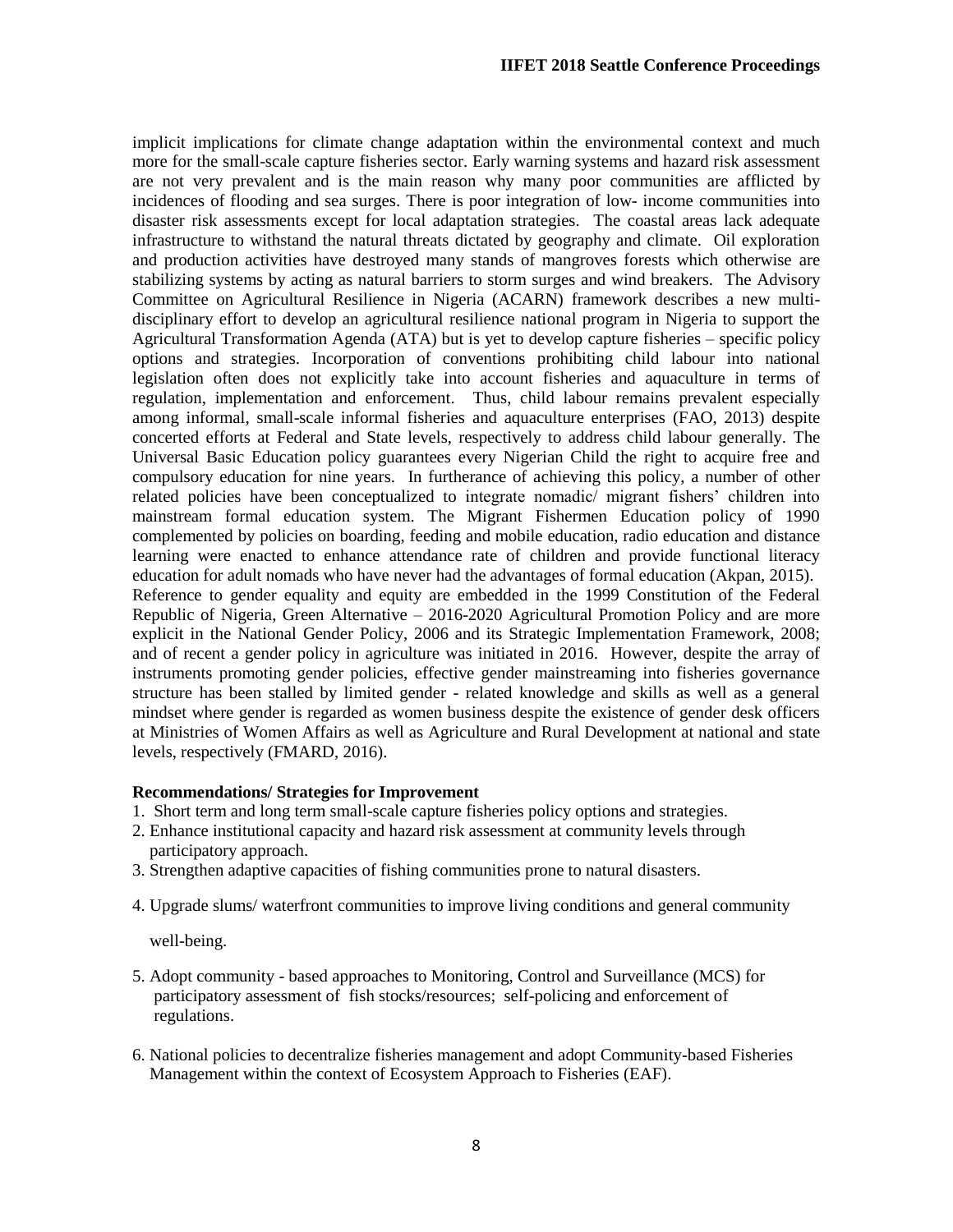- 7. Users rights based on spatial management scheme.
- 8. Spatial planning to reduce inter-sectoral conflicts.
- 9. Reduce intra-sectoral conflicts by incentivizing industrial fishing vessels to fish offshore.
- 10. Divert funds from subsidy into a proposed Capital Construction Fund.
- 11. Intensify implementation of Migrant Fishermen Education(1990) and other related policies to abolish child labour, enhance attendance rate of children, provide functional literacy education for adults and provide decent work.
- 12. Transformative Gender Approaches.
- 13. Sensitize women cooperatives on micro-credit schemes, special bank loan arrangement,

promote mass literacy and adult education, vocational training

# **CONCLUSIONS**

Driven by increased recognition of small-scale fisheries in supporting diverse livelihoods, providing an affordable source of high quality protein and other economic benefits, emphasis is shifting to adoption of a holistic approach which is central to the adoption and implementation of the VG-SSF. This approach will have the capacity to reduce current exploitation rate, ameliorate other humaninduced impacts to allow fish stocks to replenish thus clearing the path to sustainable and economically – viable small-scale fisheries. Essentially, the approach is conceptualized on adoption of human – based rights to improve livelihoods, alleviate poverty, ensure equitable welfare and social justice for fishing communities within the Nigerian entity; strengthening collective action to improve organization level and capacity building of fishers, data capture of fish production systems, integrating ecosystem – based management and gender integration in fisheries policies and decision-making processes to improve fisheries performance.

#### **REFERENCES**

Abohweyere, P.O. (2011). Fisheries innovative data collection strategy: the case of self -sampling in artisanal fisheries of Bonny, Nigeria*. Int. J. Biol. Chem. Sci*. 5(5): 2014-2021.

Adelekan, I.O. (2010). Vulnerability of poor urban coastal communities to flooding in Lagos, Nigeria. *Environment & Urbanization* 22(2): 433–450. Adeoti, A. I. , Olayide, O. E. and Coster, A. S. (2010). Flooding and Welfare of Fishers' Households in Lagos State, Nigeria. *Journal of Human Ecology* 32(3): 161-167.

Ajai, O. (2012). Law, Water and Sustainable Development: Framework of Nigerian Law',*Law, Environment and Development Journal* 8 (1) : 89p. Available at [http://www.lead](http://www.lead-journal.org/content/12089.pdf)[journal.org/content/12089.pdf.](http://www.lead-journal.org/content/12089.pdf) Accessed 27 March 2015.

Akanni. K.A. (2008). Catch Levels and Capital Investment of Artisanal Fishermen in Lagos State, Nigeria. *Turkish Journal of Fisheries and Aquatic Sciences* 8: 361-368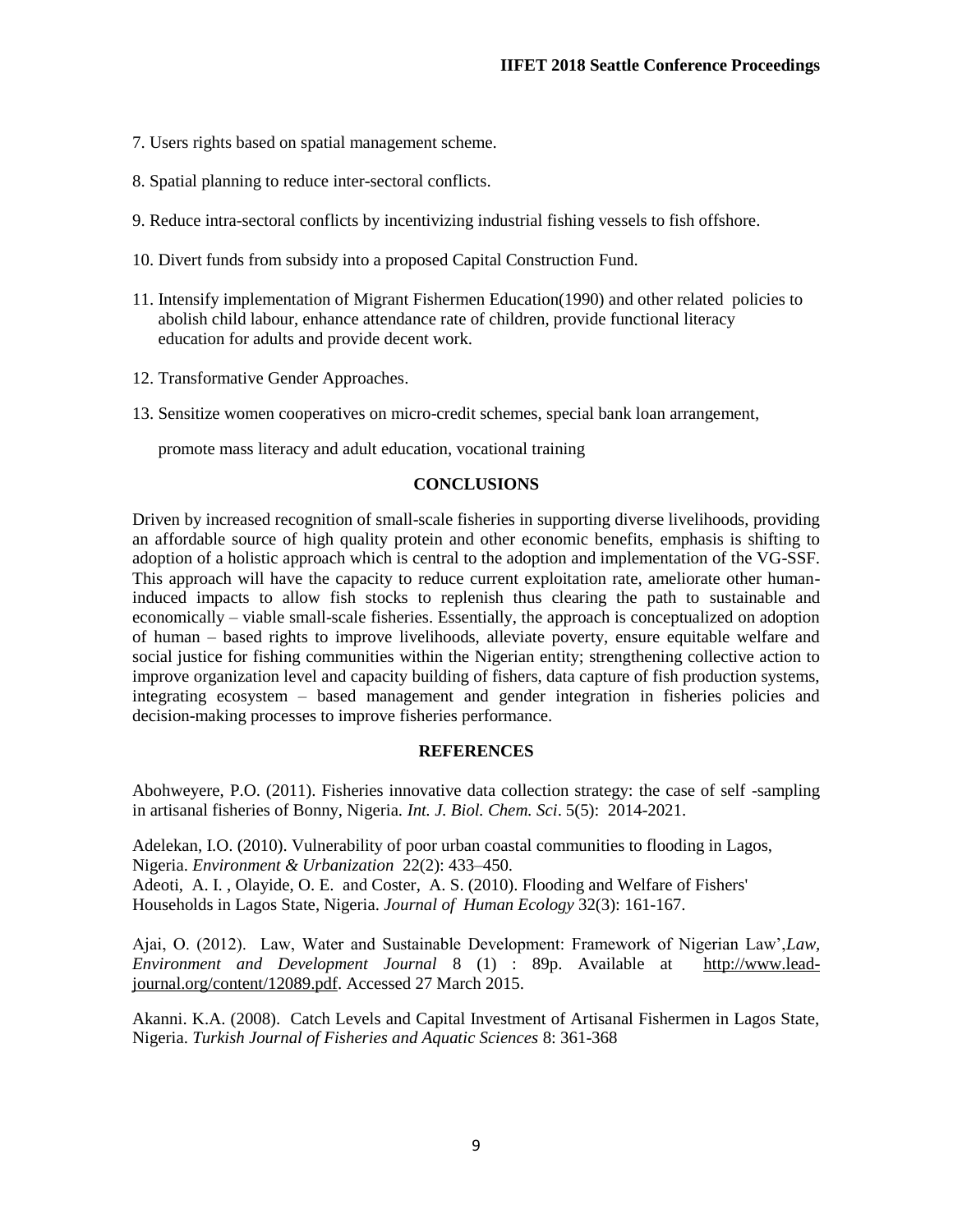Akintola, S.L. and Fakoya, K.A. (2016). Governance and Social-Institutional Arrangement of Small-Scale Fisheries and Relationship with Non-Fishery Users in Badagry Creek, Lagos State, Nigeria, Chapter in E-book: *Inter-Sectoral Governance of Inland Fisheries.* Available :http://toobigtoignore.net/wp-content/uploads/2016/08/final-Akintola-and-Fakoya.pdf

Akintola, S.L. and Fakoya, K.A. (2017). Small-scale fisheries in the context of traditional postharvest practice and the quest for food and nutritional security in Nigeria. *Agriculture and Food Security* 6:34*.* DOI: 10.1186/s40066-017-0110-z

Akintola, S.L., Fakoya, K.A. and Joseph, O.O. (2017). Applying the Small-Scale Fisheries Guidelines in Nigeria: Status and Strategies for Badagry Coastal and Creek Fisheries. In: Jentoft, S., Chuenpagdee, R., Barragán-Paladines, M.J. and Franz, N. (eds.) *The Small-Scale Fisheries Guidelines: Global Implementation*. MARE Publication Series 14. Springer, pp.635-656.

Akpan, L. O. (2015). An investigation into the history of nomadic education policies in Nigeria, 1986-2009. Ph.D. Thesis. Faculty of Education University of KwaZulu-Natal South Africa.

Alhaji, T. A., Jim-Saiki, L. O., Giwa, J. E., Adedeji, A. K., and Obasi E.U. (2015). Infrastructure Constraints in Artisanal Fish Production in the Coastal Area of Ondo State, Nigeria. *International Journal of Research in Humanities and Social Studies* 2 (5) : 22-29

Ataguba, G.A. and Olowosegun, O.M. (2013). Micro-credit: Financing fish production in Nigeria: A Review. *Journal of Fisheries and Aquatic Science* 8:190-195

Ayo-Olalusi, C. I., Anyanwu, P. E., Ayorinde, F. and Aboyweyere, P. O.(2010). The Liverpool fish market in Lagos State, Nigeria. *African Journal of Agricultural Research* 5(19): 2611-2616,

Baka, G.L., Sogbesan, O.A., Ekundayo, T.M. and Kesonga, G.M. (2014). Fishing communities and fishing as livelihoods in Adamawa State. *Direct Journal Of Agriculture and Food Science* 2 (11):195-204.

Béné, C., Mindjimba, K., Belal, E., Jolley, T. (2000). Evaluating livelihood strategies and the role of inland fisheries in rural development and poverty alleviation: the case of the Yaéré floodplains in North Cameroon. *CEMARE Res. pap.* no.153.

Béné, C., Robert, A., Hannah, N., Edward, A.H., Malcolm., B., Simon, B., Liam, C., Will, L., David, L., Dale, S., Shakuntala, T.H,. Troell, M. and Williams, M.J. (2016). [Contribution of](https://ideas.repec.org/a/eee/wdevel/v79y2016icp177-196.html)  [Fisheries and Aquaculture to Food Security and Poverty Reduction: Assessing the Current](https://ideas.repec.org/a/eee/wdevel/v79y2016icp177-196.html)  [Evidence.](https://ideas.repec.org/a/eee/wdevel/v79y2016icp177-196.html) *[World Development](https://ideas.repec.org/s/eee/wdevel.html)* 79: 177-196.

Etim, L., Belhabib, D., Pauly, D., 2015. An Overview of the Nigerian Marine Fisheries Subsector and a Re-evaluation of its Catch Data over the Past 60 Years (1950- 2010). Fisheries Centre Working Paper. University of British Columbia, Vancouver. 16p.

Fabiyi, O. O. and Yesuf, G. U. (2013). Dynamics and characterization of oastal Flooding in Nigeria: Implication for Local Community Management Strategies. *Ife Research Publications in Geography* 12*: 45 – 61*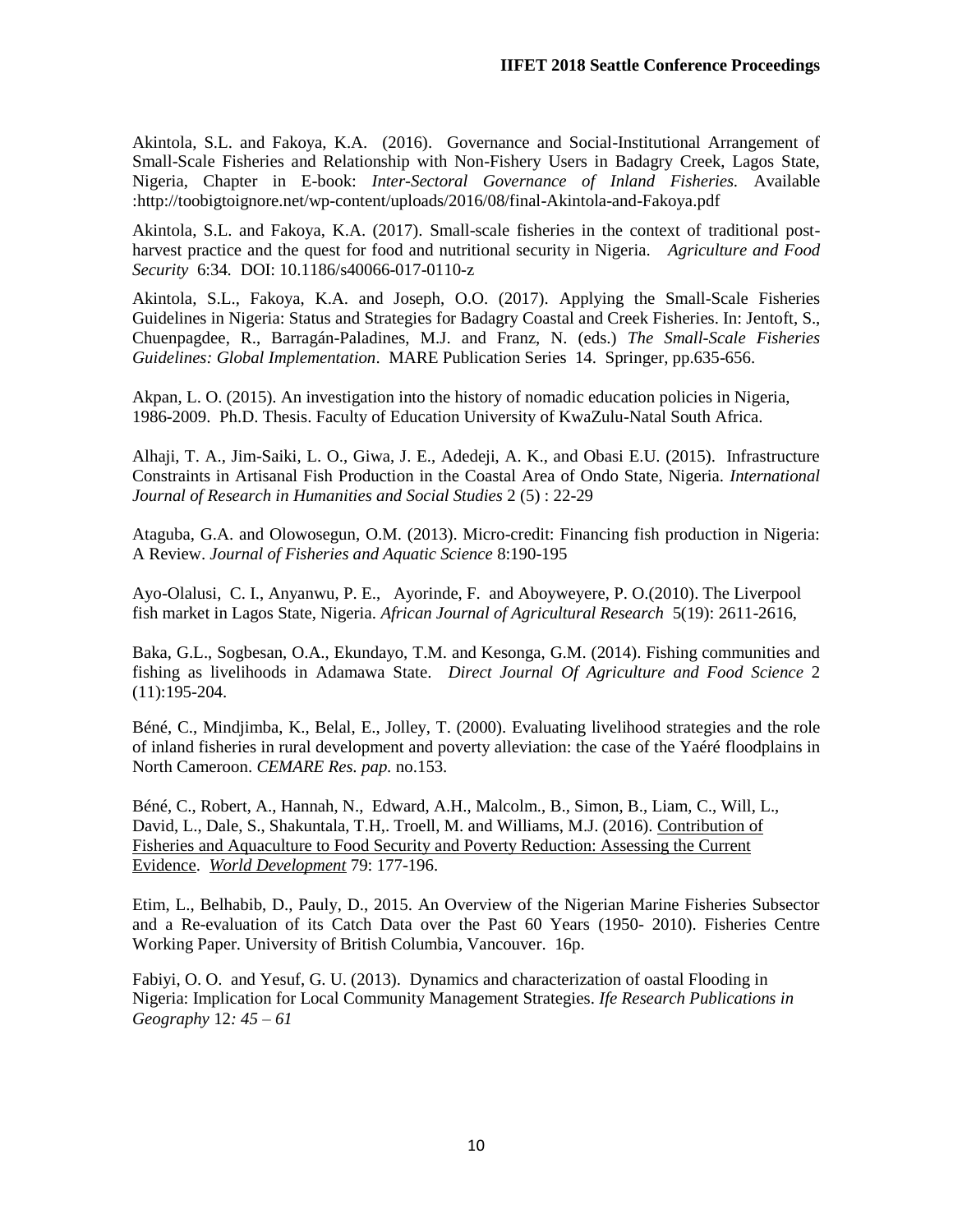Fakayode, O. S., Adeogun, O. A., Unah, L. R., and Bolaji, D. A. (2016). Children involvement in artisanal fishing: A case study of Lagos Lagoon, Nigeria. *Asian Journal of Agriculture and Rural Development* 6(2): 36-40.

Fakoya, E.O. and Oloruntoba, A. (2002). Comparative Analysis of Women's Involvement in Artisanal Fisheries in Epe and Eti -Osa Local Government Areas of Lagos State, Nigeria. *Journal of Agricultural Extension* 6: 41-47.

Fakoya, K.A**.** (2015).Strategic prioritization for sustainable fisheries production in Nigeria. In: An Agendum for National Development. One-Day 2015 National Summit Colloquium. Centre for Human Security Olusegun Obasanjo Presidential Library*.* pp.585-608

Falaye, A.E. (2008). Illegal Unreported Unregulated (IUU) fishing in West Africa (Nigeria & Ghana). Report of a study prepared for Marine Resources Assessment Group (MRAG) Ltd. 35p

FAO.(2007). *The FAO Fishery and Aquaculture Country Profiles*. Available at: [www.fao.org/fi/website/FISearch.do?dom=country](http://www.fao.org/fi/website/FISearch.do?dom=country) Accessed March 08 2015

FAO. (2014).*The State of World Fisheries and Aquaculture 2014. Opportunities and Challengeshttp://www.fao.org/3/a-i3720e.pdf.* Accessed 12 May 2018 FAO. (2015). *Voluntary guidelines for securing sustainable small-scale fisheries in the context of food security and poverty eradication*. Rome: Food and Agriculture Organization of the United Nations. [http://www.fao.org/fishery/ssf/guidelines/en.](http://www.fao.org/fishery/ssf/guidelines/en) Accessed 16 January 2016.

FAO and ILO (2013). *Guidance on addressing child labour in fisheries and aquaculture.* <http://www.fao.org/docrep/018/i3318e/i3318e.pdf>Accessed 14 June 2018.

Fish for All Summit (2005) *Presentation of Nigeria's Fisheries Resources*, Abuja, Nigeria 22-25 August 2005

FMARD [Federal Ministry of Agriculture and Rural Development ] (2014). Agricultural Transformation Agenda 2013 Report January 1, 2013 – December 31, 2013 Score Card.

FMARD. (2016). *Gender policy in Agriculture*. Federal Ministry of Agriculture and Rural Development. 58p.

[https://fscluster.org/sites/default/files/documents/nigeria\\_gender\\_policy\\_in\\_agriculture\\_august\\_201](https://fscluster.org/sites/default/files/documents/nigeria_gender_policy_in_agriculture_august_2016-_full_text.pdf) [6-\\_full\\_text.pdf.](https://fscluster.org/sites/default/files/documents/nigeria_gender_policy_in_agriculture_august_2016-_full_text.pdf) Accessed 31 July 2018.

Fregene, B. T. (2007). Profile of Fishermen Migration in Nigeria and Implications for a Sustainable Livelihood; African Migration Workshop, Understand Migration Dynamics in the Continent, International, International Migration Institute, James Martin 21st Century School, University of Oxford, United Kingdom in collaboration with Centre for Migration Studies, University of Ghana, Legon, Ghana – 18-21 September 2007, 20 p. [http://www.imi.ox.ac.uk/pdfs/research-projects](http://www.imi.ox.ac.uk/pdfs/research-projects-pdfs/african-migrations-workshops-pdfs/ghanaworkshop-2007/Fregene%20Ghana%2007)[pdfs/african-migrations-workshops-pdfs/ghanaworkshop-2007/Fregene%20Ghana%2007](http://www.imi.ox.ac.uk/pdfs/research-projects-pdfs/african-migrations-workshops-pdfs/ghanaworkshop-2007/Fregene%20Ghana%2007) Accessed 14 February 2018

GIZ. (2013). Gender and fisheries and aquaculture. Bonn/Eschborn, Germany: Deutsche Gesellschaft für Internationale Zusammenarbeit (GIZ). 4p.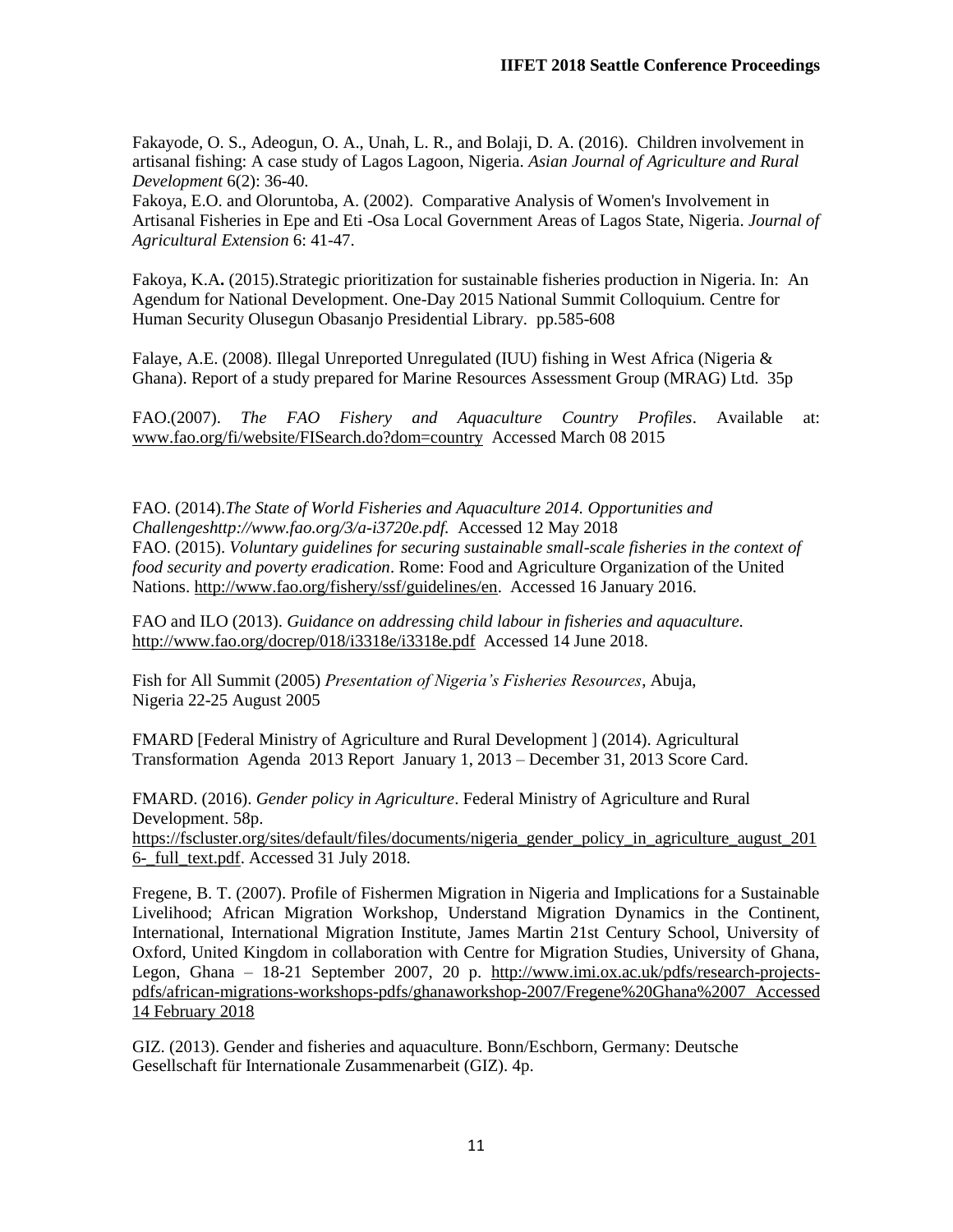Gnanadoss, D.A.S. and Aderounmu, A. A. (1982). *Artisanal and Inshore Fisheries Development in Nigeria: Status Paper on the FAO/UNDP Project NIR/77/001*. In: Proceedings of the 2nd Annual Conference of the Fisheries Society of Nigeria.

Holzlohner, S. and Nwosu, F. M. (2014). Fisheries survey in Cross River State. *Journal of Fisheries and Aquatic Sciences* 9:221-228

Ijff, A. (1991) Migration in artisanal marine fisheries in Nigeria. In: Fishermen's Migrations in West Africa. Haakonsen, J, Diaw MC (eds). Food and Agricultural Organization of the United Nations and Programme for Integrated Development of Artisanal Fisheries in West Africa (IDAF), IDAF/WP/36, Cotonou.

Jaji, M.F.O. (2013). Assessment of accessibility of women in fish processing to extension activities in Lagos State, Nigeria. *ARPN Journal of Science and Technology* 3(8):786-792

Kuta, A.G. (2010). Fisheries and sustainable livelihoods of fishing communities in Nigeria*. World Aquaculture Society* 41(2):61-68.

Lentisco, A. and Lee, R. (2014). Beyond Fish Processors and Care Givers: Women as Primary, Secondary and Tertiary Fish Users, pp. *33-42*. In :Gopal, N., Williams, M.J., Porter, M., Kusakabe, K. and Choo, P.S. (eds.) Gender in Aquaculture and Fisheries: Navigating Change. Asian Fisheries Science (Special Issue) 27S. 268 pp.

Lewins, R., Béné, C., Baba, M. O., Belal, E., Donda, S.,Lamine, A. M., Makadassou, A., Na, A. M. T., Neiland, A. E., Njaya, F., Ovie, S.& Raji, A. (2014). African Inland Fisheries: Experiences with Co-Management and Policies of Decentralization. *Society & Natural Resources 27*, 405-420.

Macro International Inc. (2007). *Children Working in Riverine Communities in Nigeria- Task 3: Research & Data Collection International Child Labor Issues*. Project Document. Calverton, Maryland, August 24, 2007

Madakan, S. P., Ladu, B.M., Neiland, A. E. and Sarch, M. T., (2015). Characteristics of the socialecological system components of three major artisanal fisheries in the North East of Nigeria. *Nigerian Journal of Fisheries and Aquaculture* 3(1&2):22 – 33, 2015

Mosepele, K. and Kolawole, O.D. (2017). Fisheries governance, management and marginalisation in developing countries: Insights from Botswana. *Cogent Food & Agriculture* (2017), 3: 1338637 [https://doi.org/10.1080/23311932.2017.1338637 Accessed 18 August 2018](https://doi.org/10.1080/23311932.2017.1338637%20Accessed%2018%20August%202018)

Nlerum, F.E. and Bagshaw, A. (2015). Role of Women in Artisanal Fishery: Implication for Food Security in Rivers State, Nigeria. *Asian Journal of Agricultural Extension, Economics & Sociology* 4(2): 137-145,

Nwosu, F.M., Ita, E.O. and Enin, U.I. (2011). Fisheries management in Nigeria: A case study of the marine fisheries policy. *International Research Journal of Agricultural Science and Soil Science* 1(3) : 70-76.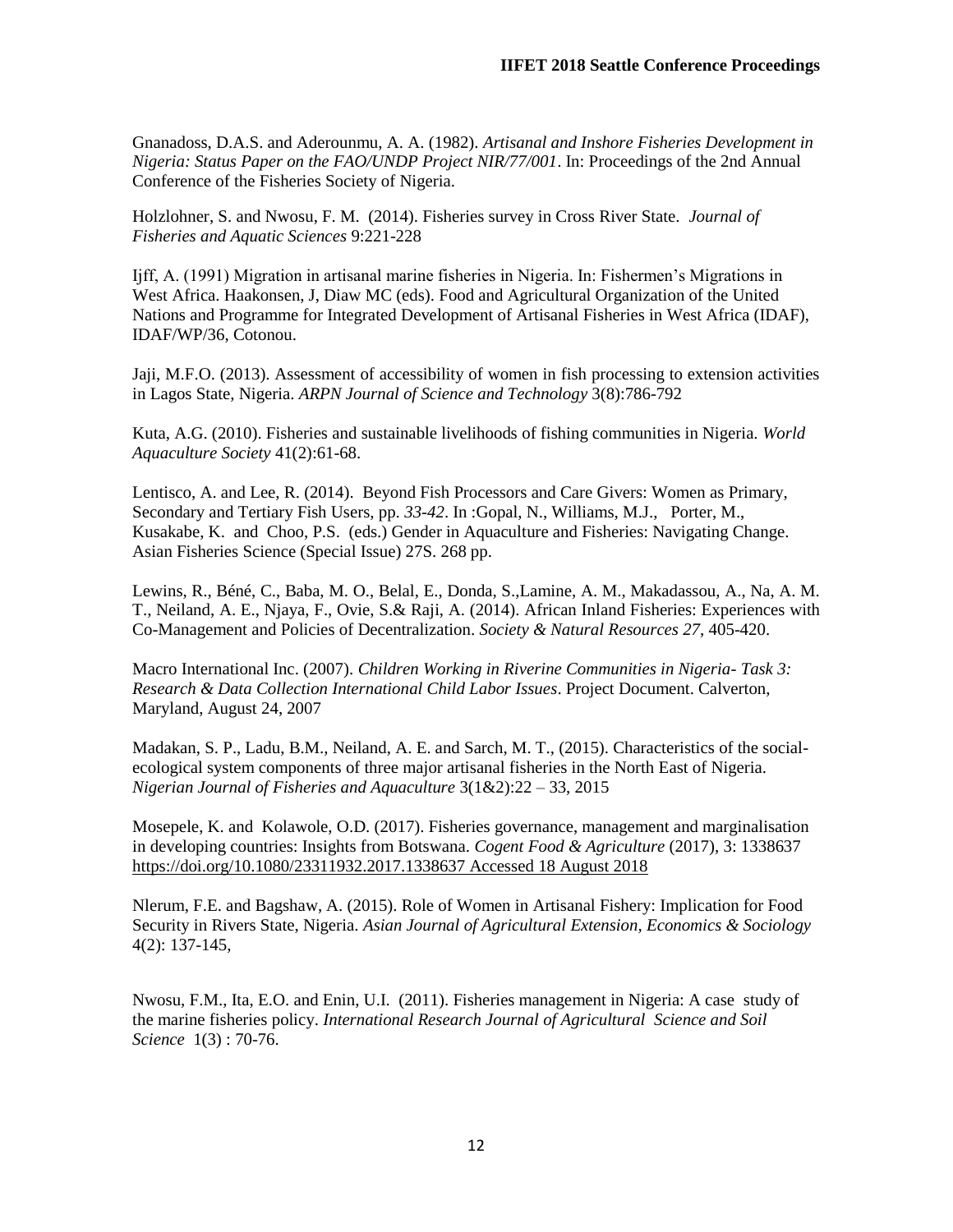Odediran, O. F. and Ojebiyi, W. G. (2017). Awareness and adoption of improved fish processing technologies among fish processors in Lagos State, Nigeria. *Research Journal of Agriculture and Environmental Management* 6(3): 046-054,

Odulate, D. O., George, F. O. A. and Idowu, A. A., (2011). ) *Role of Women in Fisheries in Coastal Wetland Areas of Ogun State, Southwest Nigeria*. Proceedings of the Environmental Management Conference, Federal University of Agriculture, Abeokuta, Nigeria.

Odurukwe, S.N., Matthews-Njoku, E.C. and Ejiogu-Okereke, N.(2006). Impacts of the women-inagriculture (WIA) extension programme on women's lives; implications for subsistence agricultural production of women in Imo State, Nigeria. *Livestock Research for Rural Development. Volume 18, Article #18.* <http://www.lrrd.org/lrrd18/2/odur18018.htm>Accessed 14 June 2018.

Ogbonna, J.C. (2001) Reducing the Impact of Tropical Shrimp Trawling Fisheries on the Living Marine Resources through the Adoption of Environmentally Friendly Techniques and Practices in Nigeria. In: Tropical shrimp fisheries and their impact on living resources. Shrimp fisheries in Asia: Bangladesh, Indonesia and the Philippines; in the Near East: Bahrain and Iran; in Africa: Cameroon, Nigeria and the United Republic of Tanzania; in Latin America: Colombia, Costa Rica, Cuba, Trinidad and Tobago, and Venezuela FAO Fisheries Circular 974. Rome, 378 pp.

Okpara, U.T., Stringer, L.C. and Dougill, A.J. (2016). Lake drying and livelihood dynamics in Lake Chad: Unravelling the mechanisms, contexts and responses . *Ambio* 45:781–795

Oladoja, M. A. and Adeokun, O. A., (2009). Analysis of Socio-Economic Constraints of Fisherfolks on Poverty Alleviation in Lagos State, Nigeria. *Agricultural Journal* 4(3):130-134.

Olaoye, O. J., Idowu, A. A., Omoyinmi, G. A. K., Akintayo, I. A., Odebiyi, O. C., and Fasina, A. O. (2012) Socio-Economic Analysis of Artisanal Fisher Folks in Ogun Water-Side Local Government Areas of Ogun State, Nigeria. *Global Journal of Science Frontier Research Agriculture and Biology* 12(4): 9-22

Olawepo, R. A. (2008). Using Participatory Rural Appraisal to explore coastal fishing in Badagry villages, Nigeria. *Environmentalist* 28:108-122. Olomola, A. S. (1998). Sources and resolution of conflicts in Nigerian artisanal fisheries. *Society and Natural Resources* 11(2): 121-135.

Oparinde, L.O. and Ojo, S.O. (2014). Structural Performance of Artisanal Fish Marketing in Ondo State, Nigeria. *American Journal of Rural Development* 2 (1): 1-7.

Oruounye, E. D. (2014). The Challenges of Fisheries Resources Management practices in Mayo Renewo Community of Ardo Kola Local Government, Taraba State, Nigeria. *Global Journal of Science Frontier Research* 14(3): 28-36*.* 

Ovie, S.I. and Raji, A. (2006). *Food security and poverty alleviation through improved valuation and governance of River Fisheries in Africa. Fisheries Co-Management in Nigeria: An analysis of the underling policy process*. 30p.

Purcell, S.W. and Pomeroy, R.S. (2015). Driving small-scale fisheries in developing countries. *Front. Mar. Sci.* 2:44. doi: 10.3389/fmars.2015.00044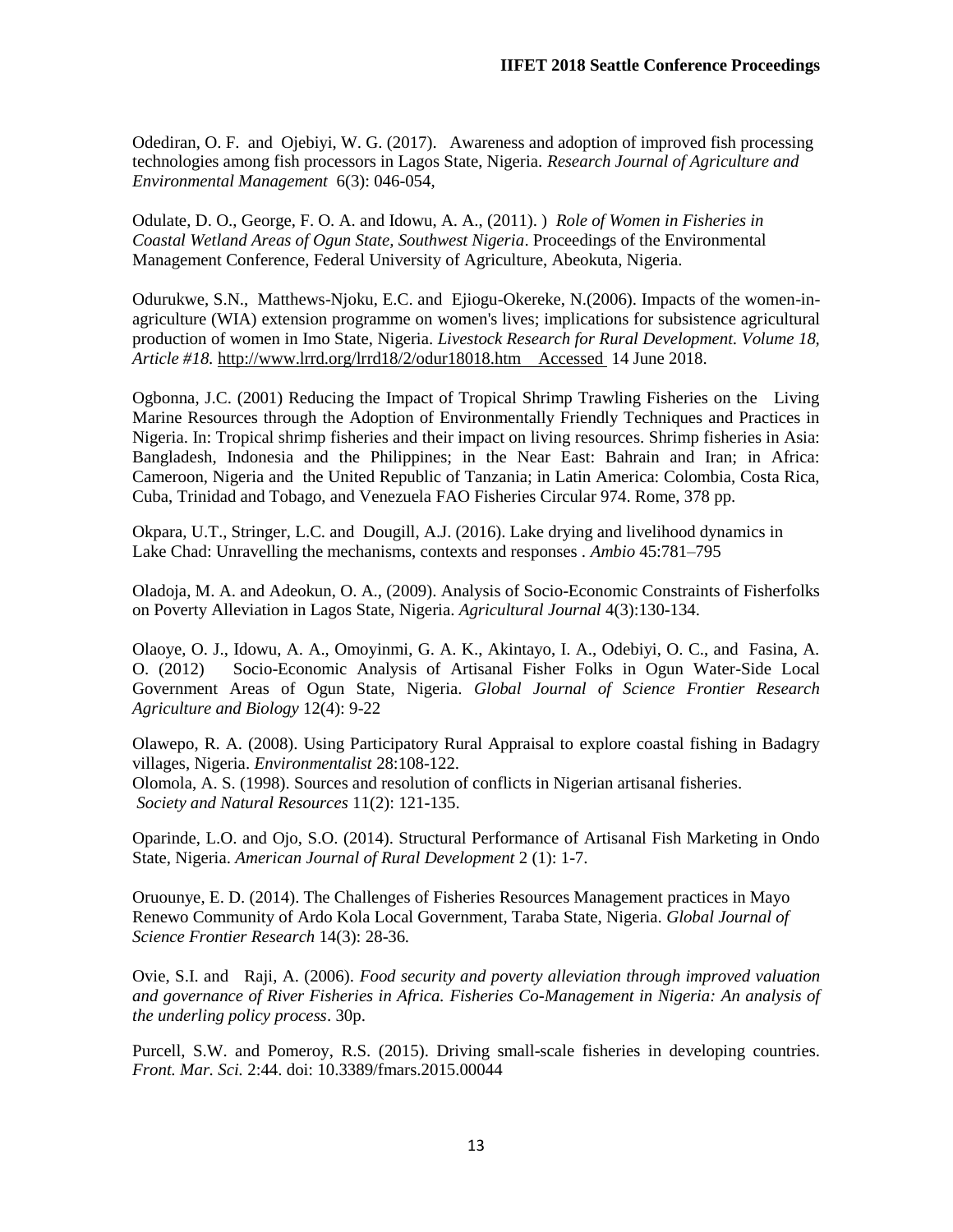Sarch, M. T., Madakan, S. P. and Ladu, B. L. (1997). Investigating systems of fisheries access along the River Benue in Nigeria. PLA Notes CD-ROM 1988–2001 Source: PLA Notes (1997), Issue 30, pp.40–44, IIED London

Sea Around Us (2016). A global database on marine fisheries and ecosystems. [http://www.seaaroundus.org/data/#/eez/566?chart=catch](http://www.seaaroundus.org/data/#/eez/566?chart=catch-chart&dimension=taxon&measure=value&limit=10)[chart&dimension=taxon&measure=value&limit=10.](http://www.seaaroundus.org/data/#/eez/566?chart=catch-chart&dimension=taxon&measure=value&limit=10) (Accessed 14 December 2018)

Sustainable Fisheries Livelihoods Programme [SFLP] (2002). Contribution of Fisheries Research to the Improvement of Livelihoods in West African Communities, Case Study: Nigeria, SFPL/DFID-FAO.

Udong, E., Tilburg, A.V. and Niehof A. (2010). Entrepreneural Women and Institutions in Ibaka Fishing Community, Akwa Ibom State, Nigeria. Paper Presented at the 2010 Annual Conference of the International Association For Feminist Economists (IAFFE), Facultad de Ciencias Economicas, Universidad de Buenos Aires, Argentina, July 22 - Saturday, July 24, 2010.

USAID (2010). Property Rights and Resource Governance Country Profile: Nigeria [https://s3.amazonaws.com/landesa\\_production/resource/1354/USAID\\_Land-Tenure-Nigeria-Profile](https://s3.amazonaws.com/landesa_production/resource/1354/USAID_Land-Tenure-Nigeria-Profile%202010.pdf?AWSAccessKeyId=AKIAICR3ICC22CMP7DPA&Expires=1528541152&Signature=gBzSnzxE38veQIqB3mKoI5jxTFw%3D)  [2010.pdf?AWSAccessKeyId=AKIAICR3ICC22CMP7DPA&Expires=1528541152&Signature=gB](https://s3.amazonaws.com/landesa_production/resource/1354/USAID_Land-Tenure-Nigeria-Profile%202010.pdf?AWSAccessKeyId=AKIAICR3ICC22CMP7DPA&Expires=1528541152&Signature=gBzSnzxE38veQIqB3mKoI5jxTFw%3D) [zSnzxE38veQIqB3mKoI5jxTFw%3D](https://s3.amazonaws.com/landesa_production/resource/1354/USAID_Land-Tenure-Nigeria-Profile%202010.pdf?AWSAccessKeyId=AKIAICR3ICC22CMP7DPA&Expires=1528541152&Signature=gBzSnzxE38veQIqB3mKoI5jxTFw%3D) Accessed 12 June 2018.